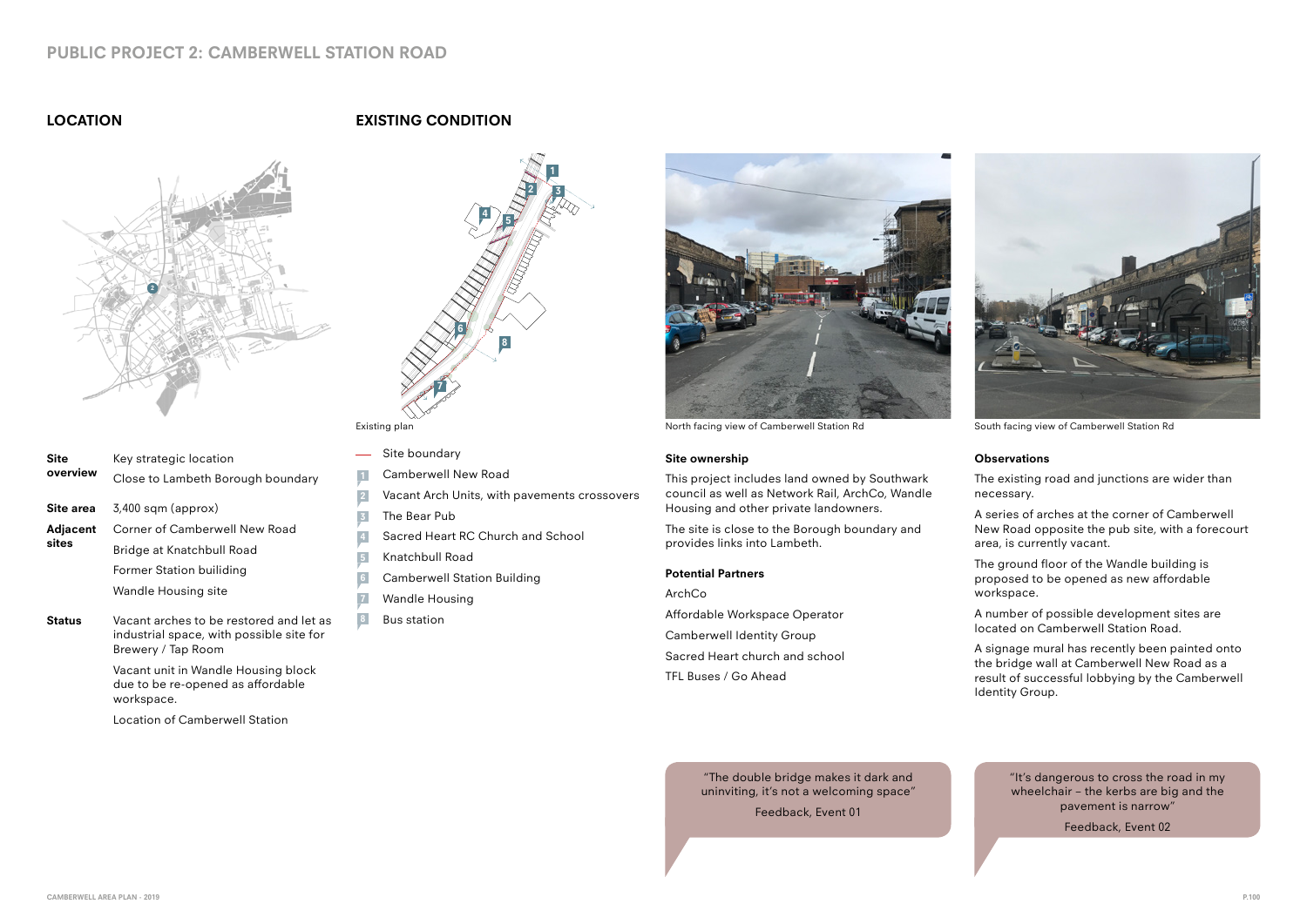A narrower highway will continue to allow buses to use the road, while creating the potential for enhanced public space including wider pavements and enhanced planting at both sides of the road.

A single crossing without a traffic island will improve the experience for pedestrians.

The vacant arches at the corner with Camberwell New Road are proposed to be refurbished by the landlord to offer potential new light industrial workspace. These properties retain a crossover for access to the forecourt, but build-outs could incorporate street planting and planters could be used between the arch units.

The public realm improvements could celebrate this ongoing industrial activity through the use of robust industrial finishes.

A new affordable workspace is proposed at the Ground Floor of the Wandle Housing site, which will create an area of enhanced activity close to the Station building and a number of possible development sites.

Access and servicing arrangements for the cluster of car repair businesses and the existing bus garage, will need to be considered carefully.

The project will support the re-opening of the station, but will work independently of this.

### **PROJECT BRIEF**

**15**

**BA**

 $\setminus$ B



| Guiding<br>Principle | Key             |                                           |
|----------------------|-----------------|-------------------------------------------|
|                      | 11              | Underpass enhancement mural/lighting      |
|                      | $\overline{12}$ | Junction width reduced, crossing improved |
|                      | 13              | Road width reduced                        |
|                      | 14              | Planted Strip (retain parking spaces)     |

Surface treatment outside station and workspace

View from Camberwell New Road

View of public space between Wandle housing and former Camberwell Station building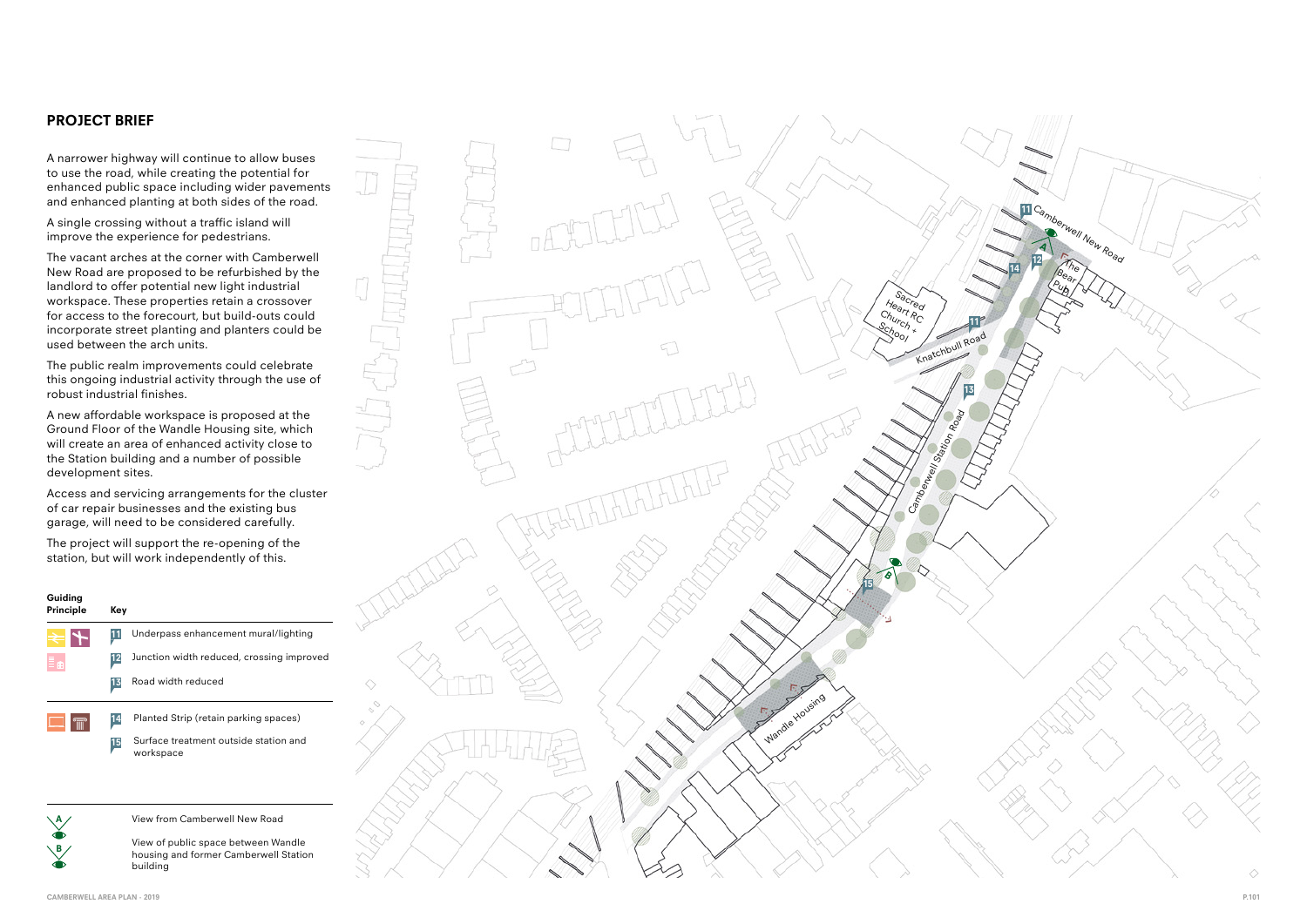



Material example: raised Material example: Apple tree Verbena speciosa Fennel Blue bells Catalpa tree surface with paint treatment (East)



Material example: setts with inlaid lettering (MUF/ Objectif)







# **PUBLIC PROJECT 2: CAMBERWELL STATION ROAD**

View A: Indicative view from Camberwell New Road **A B**

View B: Indicative view of public space between Wandle housing and Camberwell Station building





## **OUTLINE PROPOSAL**







patterned Staffordshire Blue brickwork.

This outline proposal is intended to illustrate the project

brief. The project is not currently funded and the design is to be developed at the next stage with Southwark Council, local landowners, and community stakeholders. "I strongly agree with improving the area around Camberwell Station Road"

Feedback, Event 02

"Camberwell Station Road is a priority good proposal"

Feedback, Event 02

"Simplify road crossings and enhance pedestrians' rights to cross the road"

Feedback, Event 01